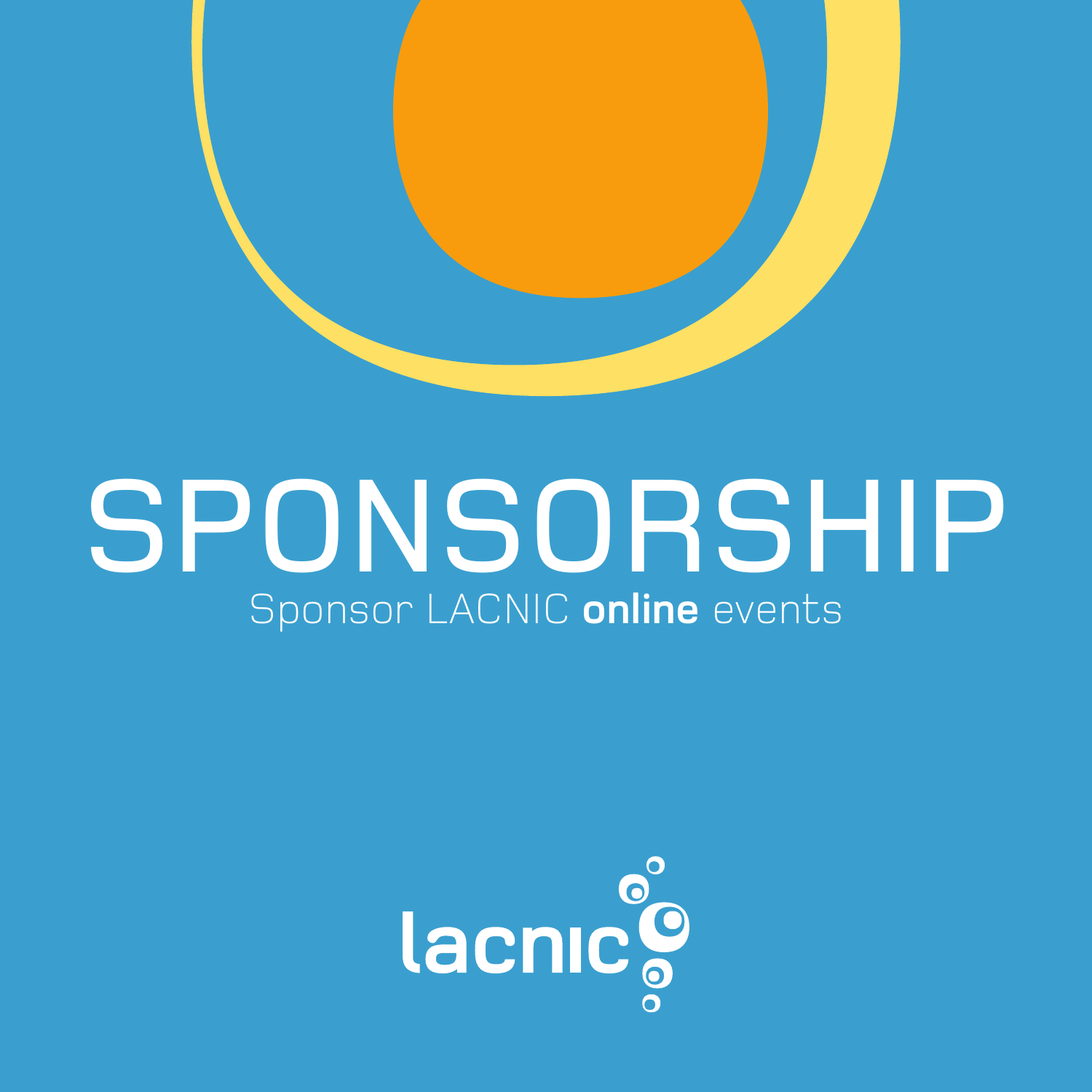## Virtual Sponsors

#### **Basic USD 2.000**

#### **Premium USD 3.500**

| Logo on event website                                                                 | Logo on event website                                                                 |
|---------------------------------------------------------------------------------------|---------------------------------------------------------------------------------------|
| Mention in press release                                                              | Mention in press release                                                              |
| Logo visible during breaks                                                            | Logo visible during breaks                                                            |
| Thank you message when opening and closing the event                                  | Thank you message when opening and closing the event                                  |
| Mentions on social media                                                              | Mentions on social media                                                              |
| Logo on billboard at the lobby of the trade fair. Includes link<br>to company website | Logo on billboard at the lobby of the trade fair. Includes link<br>to company website |
|                                                                                       | Kahoot space sponsor - Limited spaces available                                       |
|                                                                                       | Stand at virtual trade fair                                                           |

#### **BLENDED EVENTS**

#### **Premium sponsors logo on:**

- Signage to be installed inside the convention center
- Background signage for press articles and photos.
- Event T-shirt

#### **Benefits of having a stand at the virtual trade fair**

- Company included on the trade fair floorplan
- Stand customized to match corporate identity
- Publishing of general information, company website and social media links
- Logo presence and image galleries
- Static or dynamic banner
- Exhibition of videos (previously published on a platform such as YouTube, Vimeo, etc.)
- Exhibition of PDF documents or brochures (options to see and/or download)
- Customized trivia
- Contact forms redirecting to social media, WEB
- Direct contact with a representative (via WhatsApp and/or scheduling video calls)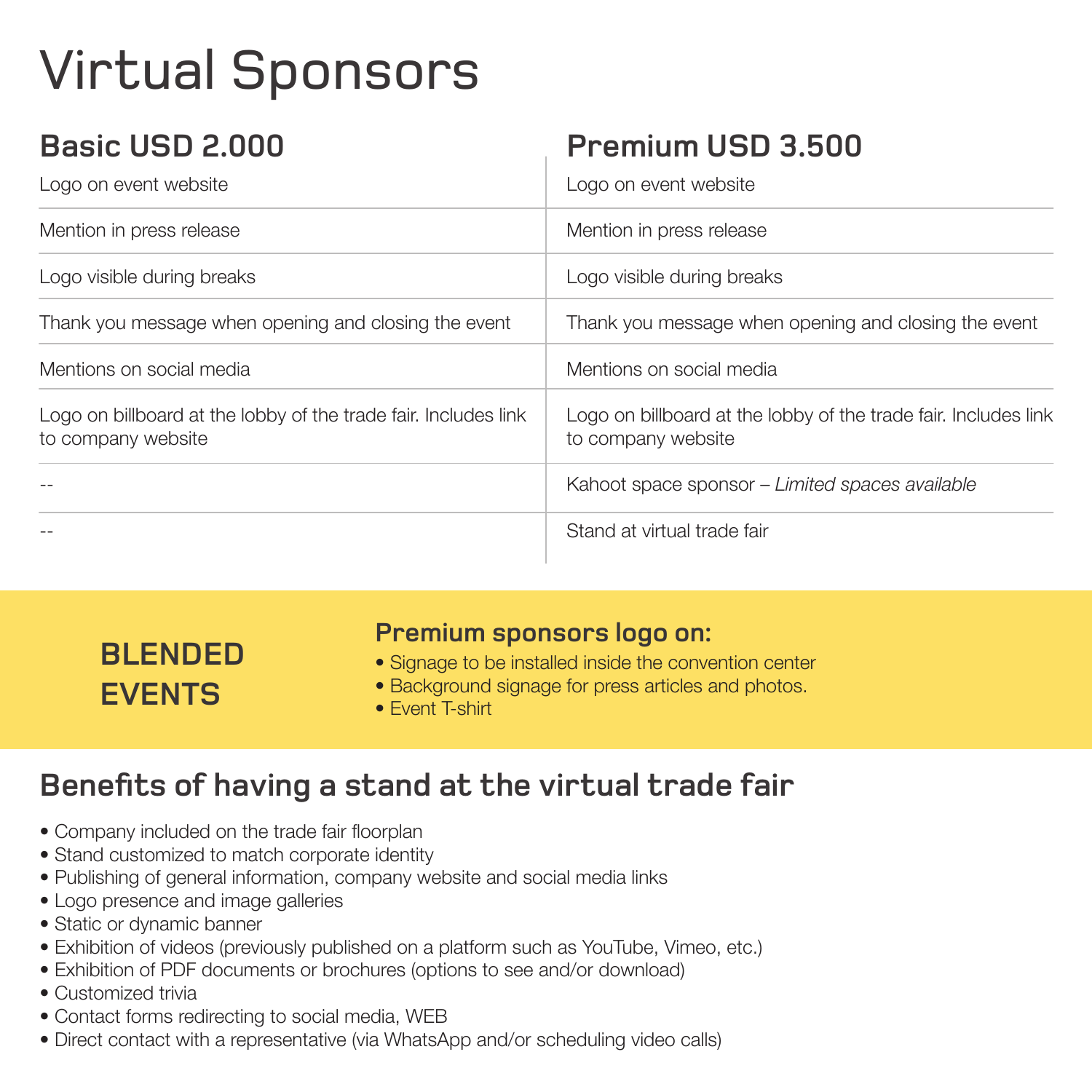### Virtual stands

#### **The sponsor may choose a model from these booth options**





*Option 1 Option 2 Option 3*





*Option 4 Option 5*

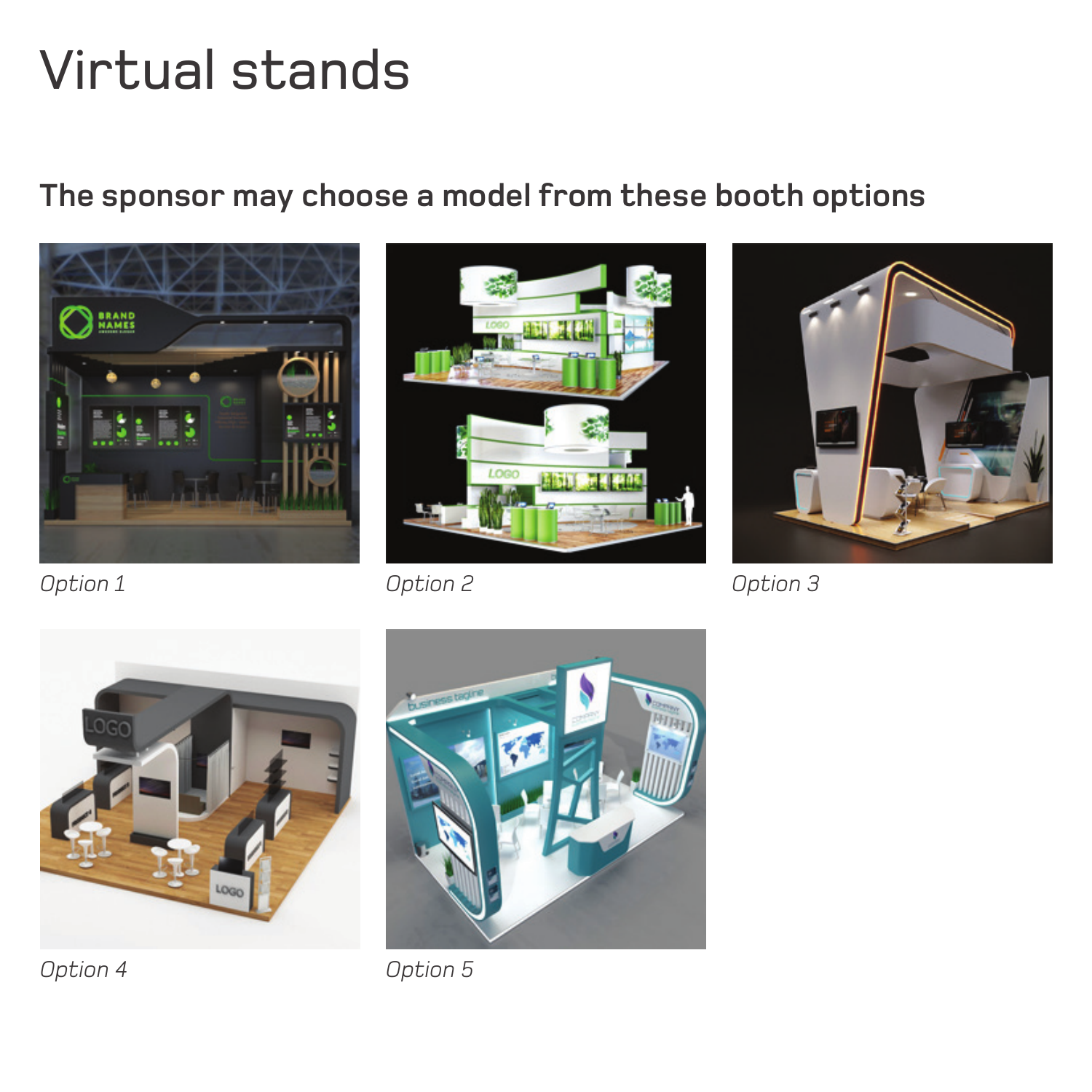### Why sponsor LACNIC events?

As part of its efforts to promote the creation of synergies and initiatives for the construction of an open, stable and secure Internet in Latin America and the Caribbean, LACNIC organizes two annual events in different cities throughout the region.

LACNIC events are extremely relevant for the Latin American and Caribbean Internet community, as they provide spaces for multistakeholder dialogue, high-level technical training, and the discussion of topics that are of the greatest interest to the Internet community.

#### **Networking**

More than 600 professionals gather on site to attend the various activities and about 2,000 more participate remotely. These professionals represent leading Internet organizations as well as governments, academia and civil society.

#### **Visibility**

Promotional activities, social media presence and media coverage.

#### **Business opportunities**

Social events + Meeting rooms + Networking tools

#### **Commitment**

To the Internet community.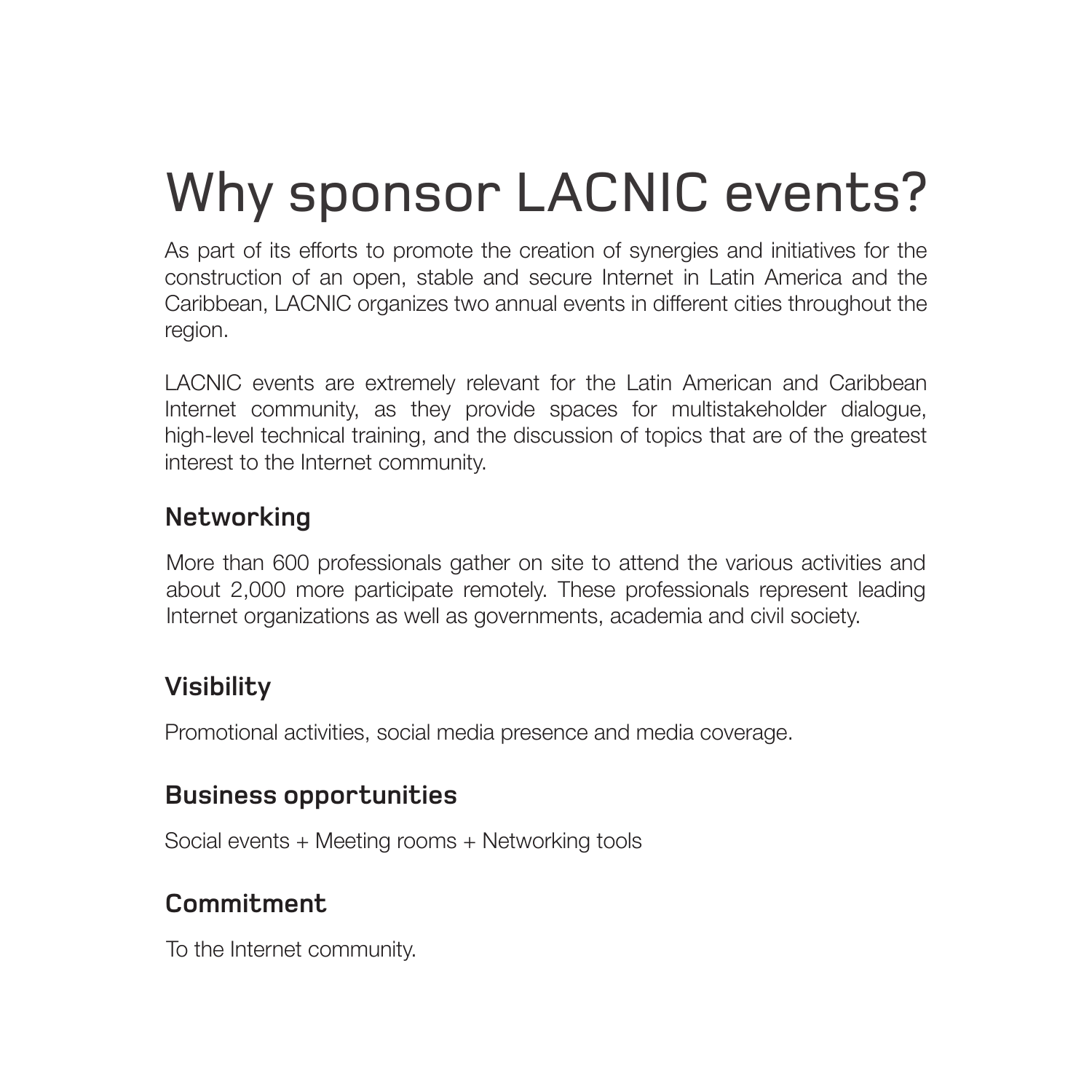# TERMS and CONDITIONS

#### **Intellectual property**

The sponsor grants LACNIC a non-exclusive, non-transferable, royalty-free license to use the sponsor's distinctive sign(s) in order to fulfill the purpose of the agreement.

#### **Price and Form of Payment**

The sponsor must pay the price specified above within 30 days from the date of invoice, via bank transfer or deposit, or using a card (Visa or MasterCard).

Prices will not be subject to any withholdings or taxes in the sponsor's country of origin; should this be the case, said withholdings or taxes shall be added to the price and will be borne by the sponsor, such that LACNIC receives the agreed price in full.

#### **Sponsor's commitment**

The Sponsor will grant to LACNIC and LACNIC will accept a sum of money towards sponsorship of the next event organized by LACNIC in the region of Latin America and the Caribbean.

#### **Services to be rendered by LACNIC**

In consideration of payment of the price specified above, LACNIC will be required to include the sponsor in the appropriate Sponsor Category (as specified in the annex detailing each category and their corresponding rights).

#### **Important Note**

Sponsorship is not exclusive to either party.

#### **Contact information**

*Ana Laura Suárez* Events and Sponsorship Assistant, LACNIC asuarez@lacnic.net Tel:+598 2604 2222 #4803 Fax: +598 2604 2222 #4112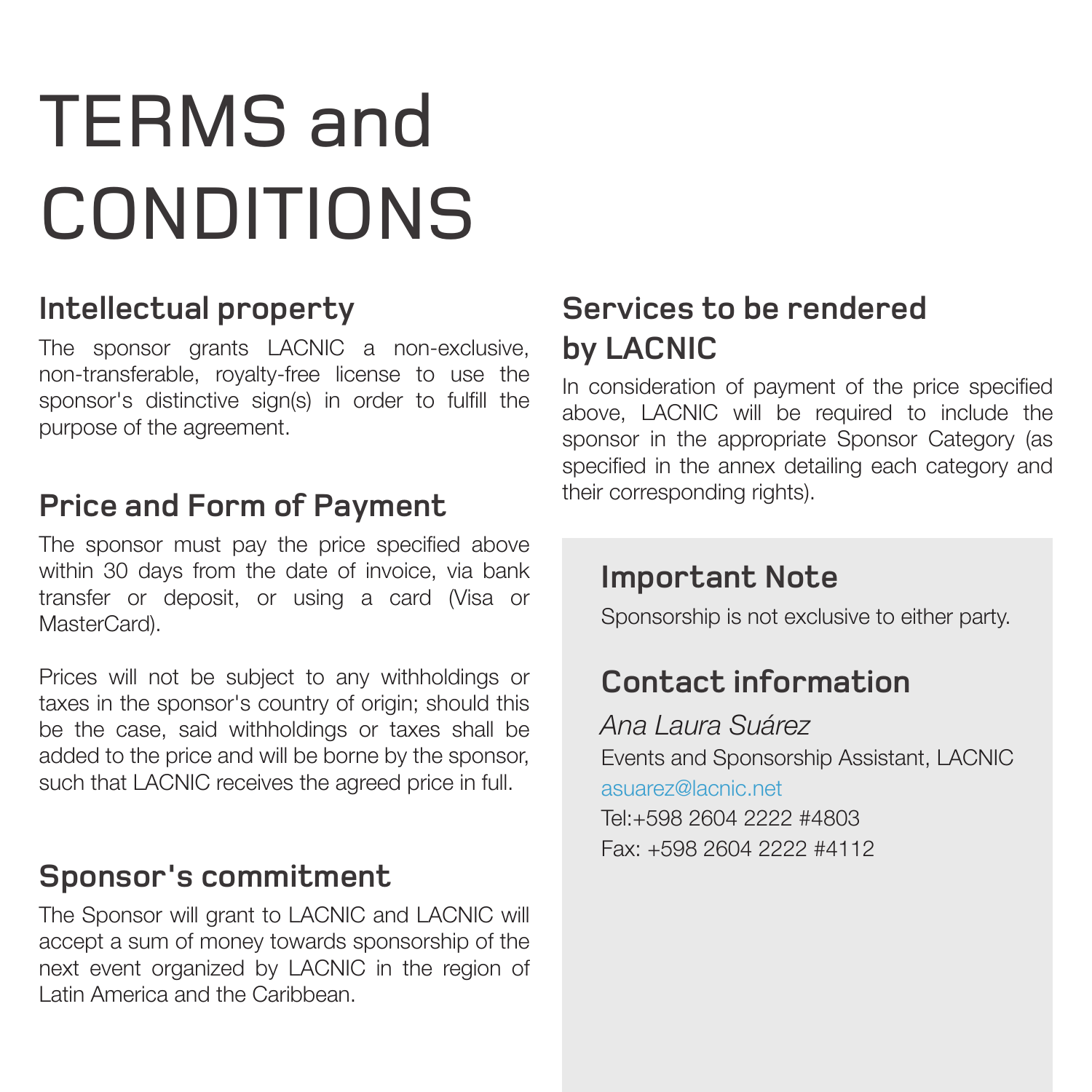### Sponsors at prior LACNIC events

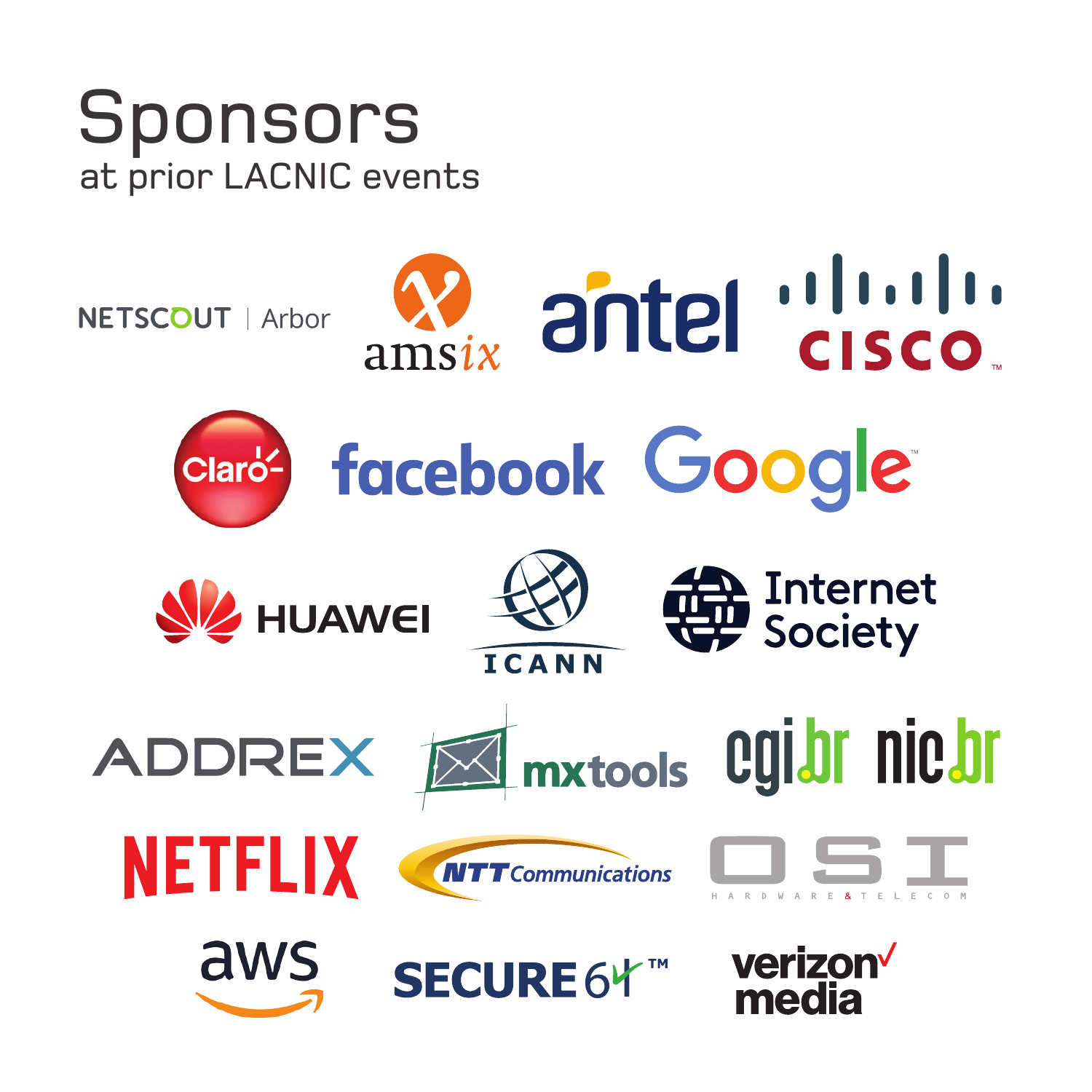### KEYNOTE SPEAKERS ATTENDEES

at Prior LACNIC Events





#### **Radia Perlman**

Dell EMC fellow



#### **Charlie Kaufman**

Dell EMC System Security Architect

### **Álvaro Retana**

VP Technology Strategy, Huawei **Technologies** 



#### **Timothy Winters**

CTO, IPv6 Ready



President, Instituto CyberGreen

### **Steve Crocker**

Board of directors, ICANN

**+500** professionals representing leading Internet organizations as well as governments, academia and civil society.

Internet service provider (ISP) managers and technical staff, network engineers, experts in new technologies, Internet exchange point operators (IXPs/NAPs), content providers, international carriers, as well as Regional Internet Registry and ICANN staff.

#### Participants by Sector



*\*Data on 2017 Events*